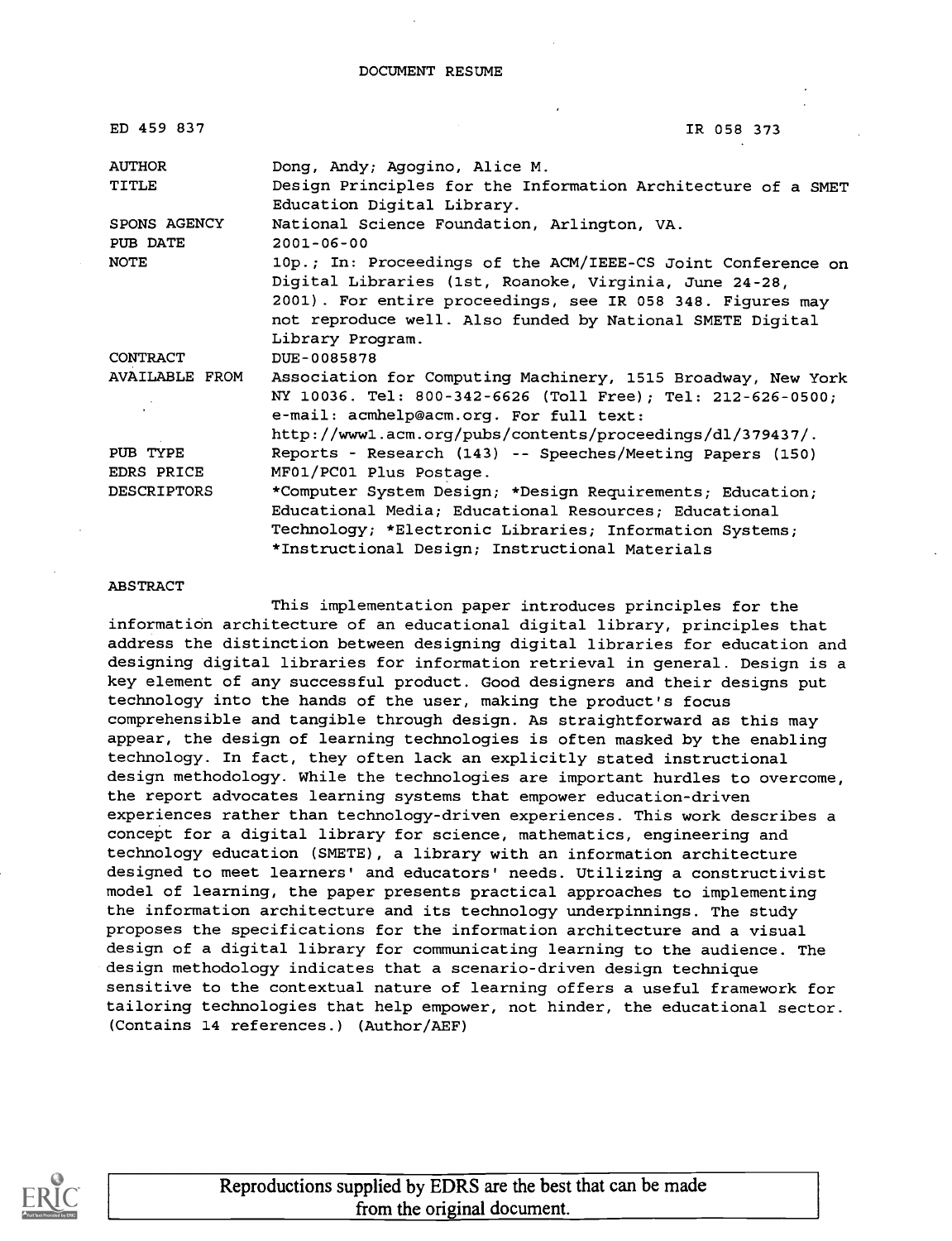# Design Principles for the Information Architecture of a SMET Education Digital Library



1

| U.S. DEPARTMENT OF EDUCATION<br>Office of Educational Research and Improvement<br>EDUCATIONAL RESOURCES INFORMATION<br>CENTER (ERIC)<br>□ This document has been reproduced as<br>received from the person or organization<br>originating it. |  |
|-----------------------------------------------------------------------------------------------------------------------------------------------------------------------------------------------------------------------------------------------|--|
| □ Minor changes have been made to<br>improve reproduction quality.                                                                                                                                                                            |  |
| Points of view or opinions stated in this<br>document do not necessarily represent<br>official OERI position or policy.                                                                                                                       |  |

By: Andy Dong & Alice M. Agogino

 $\hat{z}$ 

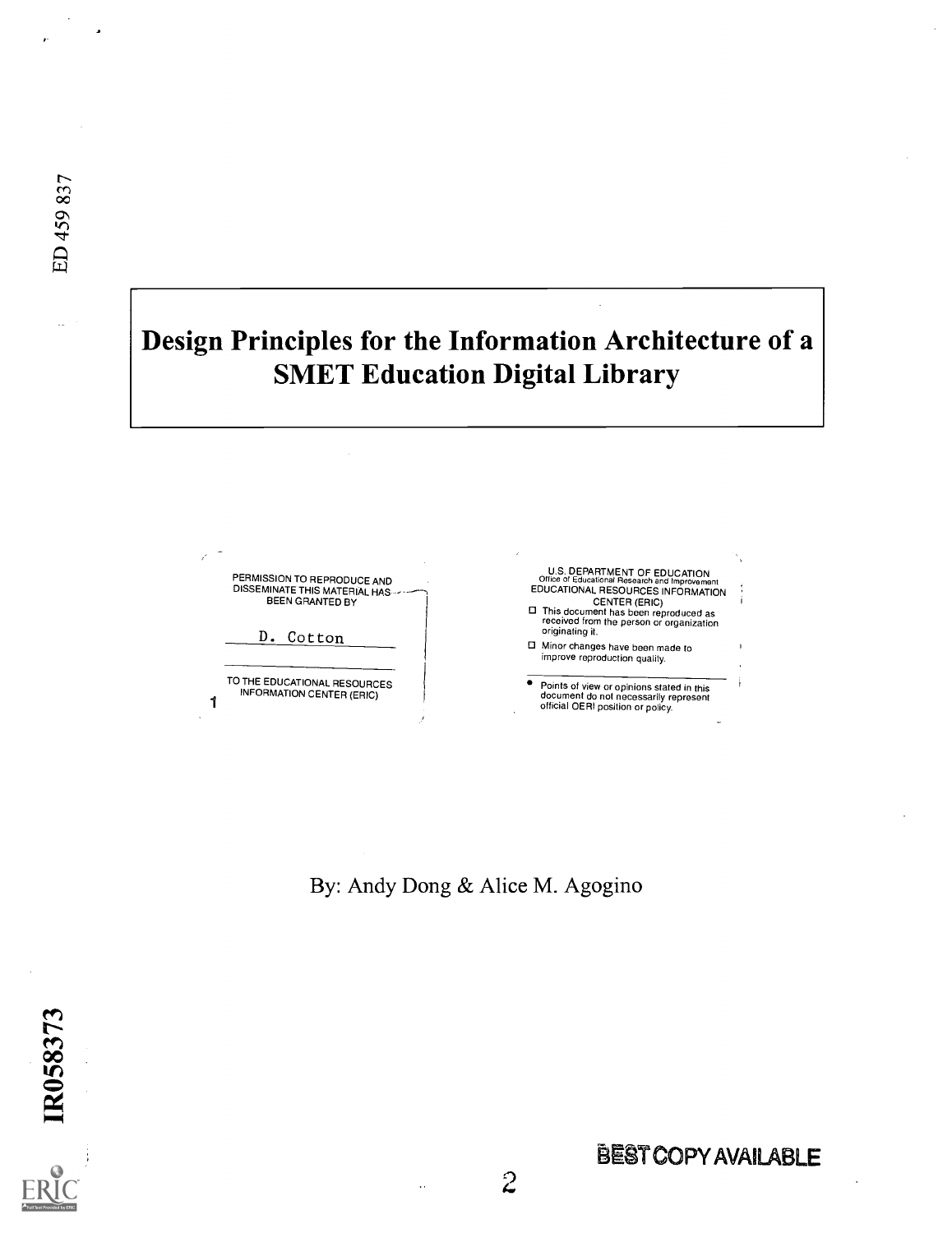# Design Principles for the Information Architecture of a SMET Education Digital Library

Andy Dong

Department of Mechanical Engineering University of California, Berkeley 5138 Etcheverry Hall Berkeley, CA 94720-1740 +1 510 643 1819 adong@me.berkeley.edu

# ABSTRACT

This implementation paper introduces principles for the information architecture of an educational digital library, principles that address the distinction between designing digital libraries for education and designing digital libraries for information retrieval in general. Design is a key element of any successful product. Good designers and their designs put technology into the hands of the user, making the product's focus comprehensible and tangible through design. As straightforward as this may appear, the design of learning technologies is often masked by the enabling technology. In fact, they often lack an explicitly stated instructional design methodology. While the technologies are important hurdles to overcome, we advocate learning systems that empower education-driven experiences rather than technology-driven experiences. This work describes a concept for a digital library for science, mathematics, engineering and technology education (SMETE), a library with an information architecture designed to meet learners' and educators' needs. Utilizing a constructivist model of learning, the authors present practical approaches to implementing the information architecture and its technology underpinnings. The authors propose the specifications for the information architecture and a visual design of a digital library for communicating learning to the audience. The design methodology indicates that a scenario-driven design technique sensitive to the contextual nature of learning offers a useful framework for tailoring technologies that help empower, not hinder, the educational sector.

# Categories and Subject Descriptors

Computing Milieux - Computers and Education - Computer Users in Education

#### General Terms

Design, Human Factors

#### Keywords

Science, mathematics, engineering, technology, education, learning technology

Copyright 2001 ACM I -58113-345-6/01/0006...\$5.00.

Alice M Agogino

Department of Mechanical Engineering University of California, Berkeley 5136 Etcheverry Hall Berkeley, CA 94720-1740 +1 510 642 6450 aagogino@me.berkeley.edu

# 1. INTRODUCTION

Instructional technology and `e-learning' gain momentum daily as educators and educational policy-makers strive to incorporate Web-based learning strategies to improve education and achievement. In the United States, this momentum undoubtedly benefits from former President Clinton's initiatives on closing the digital divide advocated by the President's Information Technology Advisory Committee'. Congress has commissioned a Web-based education commission<sup>2</sup> to set policy for leveraging the Internet as a vehicle for education. The IEEE Learning Standards Technology Committee3 works to develop standards and specifications to facilitate computer implementations of education and training components and systems.

However, the focus, whether in government, industry or academia, seems placed squarely on advancing the "technology" part of instructional technology rather than "instruction." Learning technologies could be characterized as technology-focused, that is, focused on the enabling technologies rather than tailoring their design to local educational practices. The bulk of the current set of learning technologies deliver tools needed to create, deliver, and manage on-line courses. More emphasis and effort is placed on full-featured learning management systems and ever more complex instructional technology systems incorporating more content and more capabilities.

Anecdotal evidence suggests that teachers and students are often frustrated by these systems. The need exists for systems that place instruction at the core of design and technical functionality, to distinguish them from systems that merely contain educational content but whose design and technical functionality is indistinguishable from a wide-array of others. We advocate a contextual design approach focused particularly on applying current learning research to instructional technology.

A prototype platform and portal for a new instructional system based on this approach is being built for the science, mathematics, engineering and technology education (SMETE) community. [11] The mission of this instructional system is to create an environment in which educators and students work together as active learners  $-$  a public space for the teaching and learning of science, mathematics, engineering and technology as an integrative study.

The foundation of this instructional system is a digital library of learning object resources. The digital library offers direct access



Permission to make digital or hard copies of all or part of this work for personal or classroom use is granted without fee provided that copies are not made or distributed for profit or commercial advantage and that copies bear this notice and the full citation on the first page. To copy otherwise, or republish, to post on servers or to redistribute to lists, requires prior specific permission and/or a fee.

JCDL '01, June 24-28, 2001, Roanoke, Virginia, USA.

http://www.ccic.gov/ac/

<sup>2</sup> http://www.hpcnet.org/webcommission

<sup>3</sup> http://ltsc.ieee.org/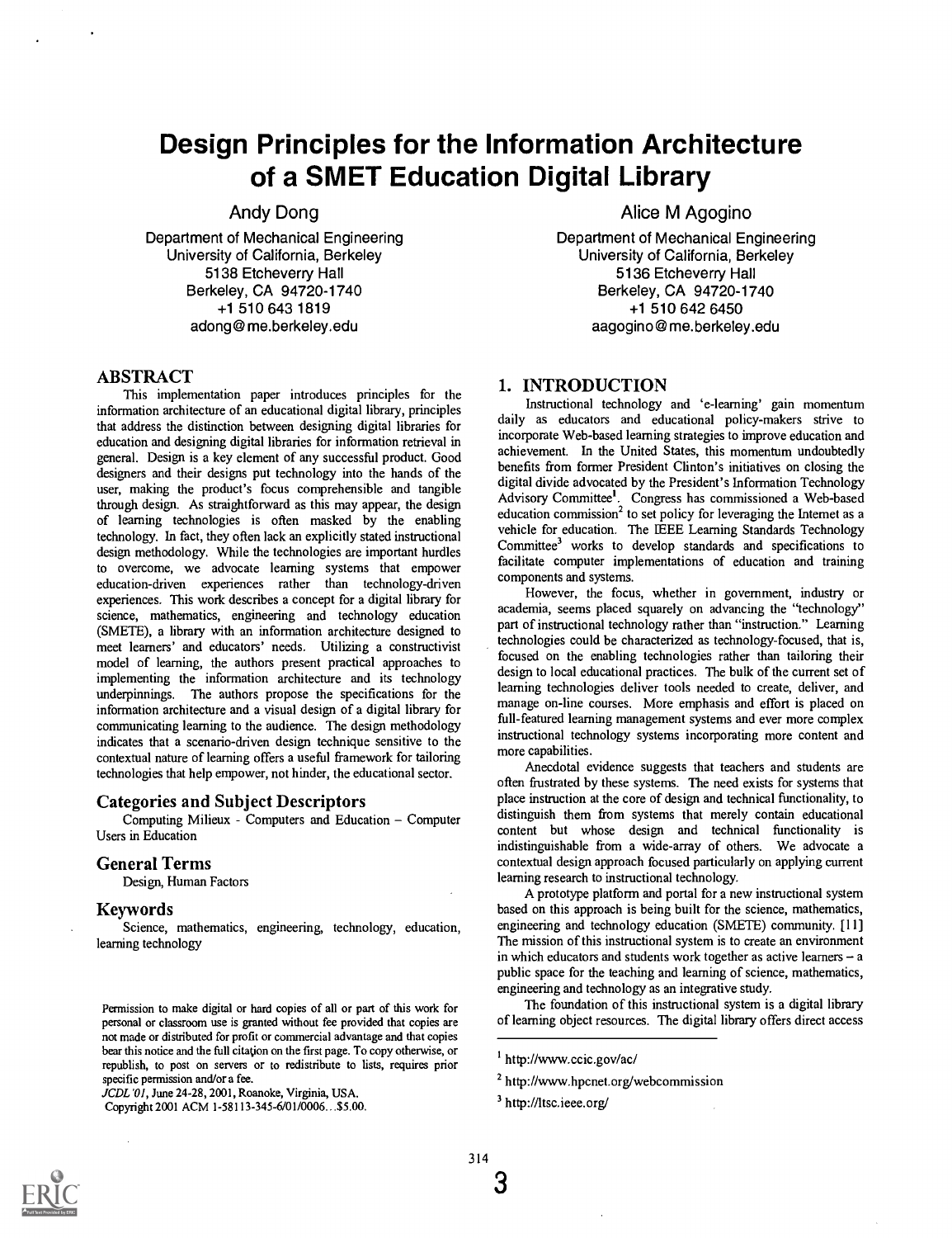to and delivery of instructional resources through the establishment of a federation of representative SMETE digital libraries. The digital library promotes learning through personal ownership and management of the learning process while connecting the learner with the content and communities of learners and educators. Content and services provided through the digital library will generally include multimedia courseware, digital problem sets and exercises, educational software applications, related articles and journals, and instructional technology services for educators and students, both commercial and non-commercial – all organized and labeled for the purpose of education and instruction.

Layered on top of the content are various tools, such as search tools, learning object management tools, and community-building tools, which leverage the educational content. These tools will permit users to learn, connect and manage their personal The digital library seeks to connect communities of educators and learners to a rich set of pedagogical resources for SMET education. Educators engage intelligently in public discourse and debate about matters of technical importance. This combination of SMETE contents, services, and tools positions the digital library as a 'learning space' for learning science, mathematics, engineering and technology.

Direct access to a broad collection of SMET educational content and services presents simultaneously an opportunity and a source of frustration for the learner and educator. In order to conceptualize and design a new instructional system, instructional considerations, not technology, must take center stage. Utilizing a constructivist view of learning, we outline the specifications for an information architecture for the presentation of educational resources in a manner that communicates education and instruction to the educational user. Under this viewpoint, the information design of the digital library should increase students' responsibility for their own learning; they take control of their actions and interactions and organize their own time for learning. At the same time, the design should empower the educator to guide the student through this educational path. Whoever the user may be, the objective is the same: to assemble educational resources for the purpose of learning. The essence of the information architecture is to devise interactions that let users achieve this goal.

Information architecture [14] deals with the design of organization, labeling, navigation, and searching systems to help people fmd and manage information. This implementation paper introduces the grounding principles for the information architecture based on instructional considerations for each of the objectives of information architecture, that is, organization, labeling, navigation and searching. Based on the principles, we formulate an information architecture that supports these principles. The principles are based primarily on constructivist theories of learning with reference to information processing [1] as a model of mental cognitive tasks [7]. A visual concept and reference technical implementation that exemplifies the information architecture is presented. The paper concludes with plans for an assessment of the effectiveness of the architecture in meeting the design principles.

### 2. Learning: A Constructivist Viewpoint

A prevailing theory of learning, constructivism, asserts that learning is based on students "constructing" their own knowledge by testing ideas and approaches based on their prior knowledge and experience, applying these to a new situation, and integrating the new knowledge gained with pre-existing intellectual constructs. [8] Information access environments, such as an educational digital library, offer students and educators opportunity to gain access to these "pre-existing intellectual constructs." Unfortunately, giving them unstructured access to the digital library is similar to an unguided visit to a "bricks and mortar" library. Pedagogical structure is necessary for learning and education to happen. Deciding which resources to use, and what information to extract, that is, altering, rearranging or recomposing information, are among the numerous information processing tasks [13] associated with constructing mental models [8] that could be better left up to the educational user. The tasks of the digital library are to find the learning resources, supply useful tips on applying them to current learning goals, and surface information that would aid in the decision to incorporate the learning elements. The following sections propose principles for applying pedagogical structure to the information architecture of an educational digital library in support of this constructivist view of learning.

#### 2.1 Information Organization

Separating content and context, or content and learning processes, affords leamers the flexibility of applying leaming objects towards different instructional strategies to teach the same or related subject matter. One of the primary challenges of information organization for education is the uncertainty in knowing the cognitive models of the learner or educator. Studies in generative learning theory for science and technology [11] posit that learning is not necessarily limited to the manipulation of existing cognitive structures but rather begets new associations for the learner. We are led then to the following principle.

Principle 1: Organize information to provide opportunities for students and educators to create, synthesize, manipulate or debate content rather than merely to passively receive instruction.

### 2.2 Information Labeling

Using appropriate instructional strategies for a particular level of learning and incorporating necessary conditions for learning presentation are significant components of success associated with a specific instructional delivery mechanism. The effectiveness of the learning resource hinges on the type of learning undertaken, whether the pedagogical style is inquiry-based, project-based, peerbased, or model-based, among others. This leads to the second principle specification.

Principle 2: Label resources with pedagogical identifiers such as age group, teaching method, and academic standards to indicate educational uses.

# 2.3 Information Navigation

Few would argue that the best possible instruction involves individualized treatments that differ in structure and completeness depending on the learning goals and ability of the learner. Research has shown that curriculum with highly structured treatments seem to help students with low ability but hinder those with high abilities. [3] The navigation scheme of the digital library acts as a proxy for curriculum in so far as how the digital library guides users through the task of finding learning elements. The implication for the information architecture then is to balance prescriptive navigation while allowing users ability to explore. Two individuals using the same navigation should be guided to only the specific information that a particular learner wants or needs in the appropriate manner and at the appropriate time.

Principle 3: Guide the collection and adaptation of learning elements towards individual learning goals.

#### 2.4 Information Search

A popular approach to implement digital library search services is to utilize an existing full-text information retrieval system such as Google. The primary deficiency, though, is that

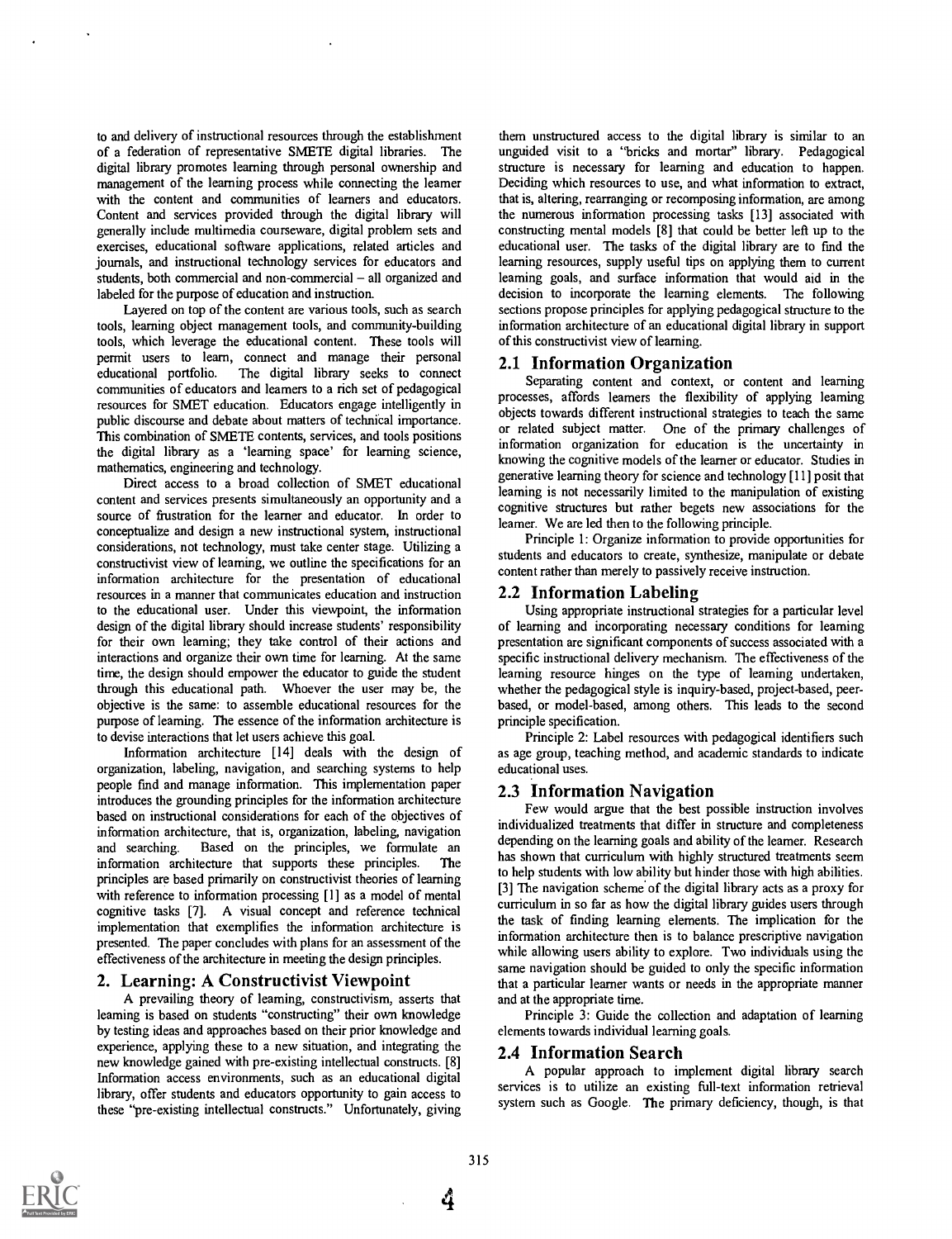these systems lack sufficient context for learning. The question that needs to be asked is how to formulate a search that aids in personal learning. The difference between finding a learning resource and doing research for developing course curriculum versus merely conducting an information retrieval task lies in the interpretation of relevance. Relevance in the sense of learning is much more complex than as treated by standard information retrieval methods. A search for "solar system" could return numerous relevant documents with high precision, defined in information retrieval terms, but not contain information addressable by a class of high school physics students performing an inquiry-based study of orbital patterns nor would it be useful for providing information relevant to the specific learning context.

Educational objectives should be searchable and listed in the search results. The extent to which a learning element is relevant correlates with how the learning element achieves a learning goal. This leads to the following principle.

Principle 4: Optimize search to meet the interests, knowledge, understanding, abilities, and experiences of the users in their roles as educators or students.

#### 3. Methodology

This information design methodology follows along the principles of "contextual design." [2] Contextual design suggests that systems development should follow a deep understanding of the users' work, thereby explicitly defming the interaction of the users with the system. We utilized several tactics for obtaining this task information: 1) a review of user needs provided by case studies and user scenarios; 2) a simple benchmark of two existing, prototypical educational digital libraries; and 3) user personas and task modeling.

# 3.1 Analysis of Existing User Studies

An important first step in this process is gaining knowledge of the educational objectives of learners and educators and what tasks they would undertake in the digital library to achieve their objectives. This knowledge was gathered from a review of use scenarios from an evaluative case study of users [9] in the National Engineering Education Delivery System (NEEDS) [10] and user scenarios<sup>4</sup> developed by the Digital Library for Earth Systems Education (DLESE). Both of these studies centered on identifying and clarifying users' (end-users such as learners and educators as opposed to catalogers and authors) needs regarding the functionality and behavior of an educational digital library and prototypical tasks in utilizing the digital library's resources.

The major findings from the above studies were:

- When users search for instructional materials (learning objects), they want to find materials that are useful and meet their needs. For educators, "useful" materials include labs, exercises, lecture notes and primary materials. Educators also noted the desire for quality standards and peer review as a filtering mechanism. For students, useful materials were resources for papers or research.
- Faculty noted the importance of instructional and pedagogical labeling to understand successful courses and learning experiences.
- Given the broad array of disciplines represented by the resources of the digital library, both students and educators noted the need for cross-references to information that cuts

across the disciplines. Tools such as glossaries and thesauri could ease the referencing of such material.

Both students and educators emphasized community as an integral component in the learning process.

Based on these findings, we identified the following high-level user needs:

- Information Organization
	- Methods to organize the materials around personal context(s) rather than a prescriptive context.
	- Community resources for social network building in particular to assist in discussion and synthesis of learning resources.
- Information Labeling
	- Educational labels to describe learning resources.
- Information Navigation

Learner information profile to improve adaptation of learning elements towards educational goals.

- Information Search
	- Learning descriptors as search filters.

# 3.2 Benchmarks of Existing Educational Digital Libraries

For the second phase, we compared the information organization, labeling, navigation and search of NEEDS and  $MERLOT<sup>5</sup>$ , two widely used educational digital libraries, on the high-level needs shown in Table 1.

| Table 1 Comparison of educational digital libraries |  |
|-----------------------------------------------------|--|
|-----------------------------------------------------|--|

|                                 | <b>NEEDS</b> | <b>MERLOT</b> |
|---------------------------------|--------------|---------------|
| <b>Information Organization</b> |              |               |
| Methods to organize the         | No           | No            |
| materials around personal       |              |               |
| context(s) rather than a        |              |               |
| prescriptive context.           |              |               |
| Community resources for         | Yes          | N٥            |
| social network building in      |              |               |
| particular to assist in         |              |               |
| discussion and synthesis of     |              |               |
| learning resources.             |              |               |
| <b>Information Labeling</b>     |              |               |
| <b>Educational labels to</b>    | Yes          | Yes           |
| describe learning resources.    |              |               |
| <b>Information Navigation</b>   |              |               |
| Learner information profile     | No           | No            |
| to improve adaptation of        |              |               |
| learning elements towards       |              |               |
| educational goals.              |              |               |
| <b>Information Search</b>       |              |               |
| Learning descriptors as         | Yes          | Yes           |
| search filters.                 |              |               |

# 3.3 User Personas and Task Scenarios

Finally, we developed user personas and task scenarios these users might potentially undertake to reach their learning objectives. We noted that finding learning resources using this digital library represents but one of many tasks that a user might undertake to satisfy their learning objectives. Further, we thought through how



<sup>4</sup> Available at http://www.dlese.org/usecases/forum.html.

<sup>5</sup> http://www.merlot.org/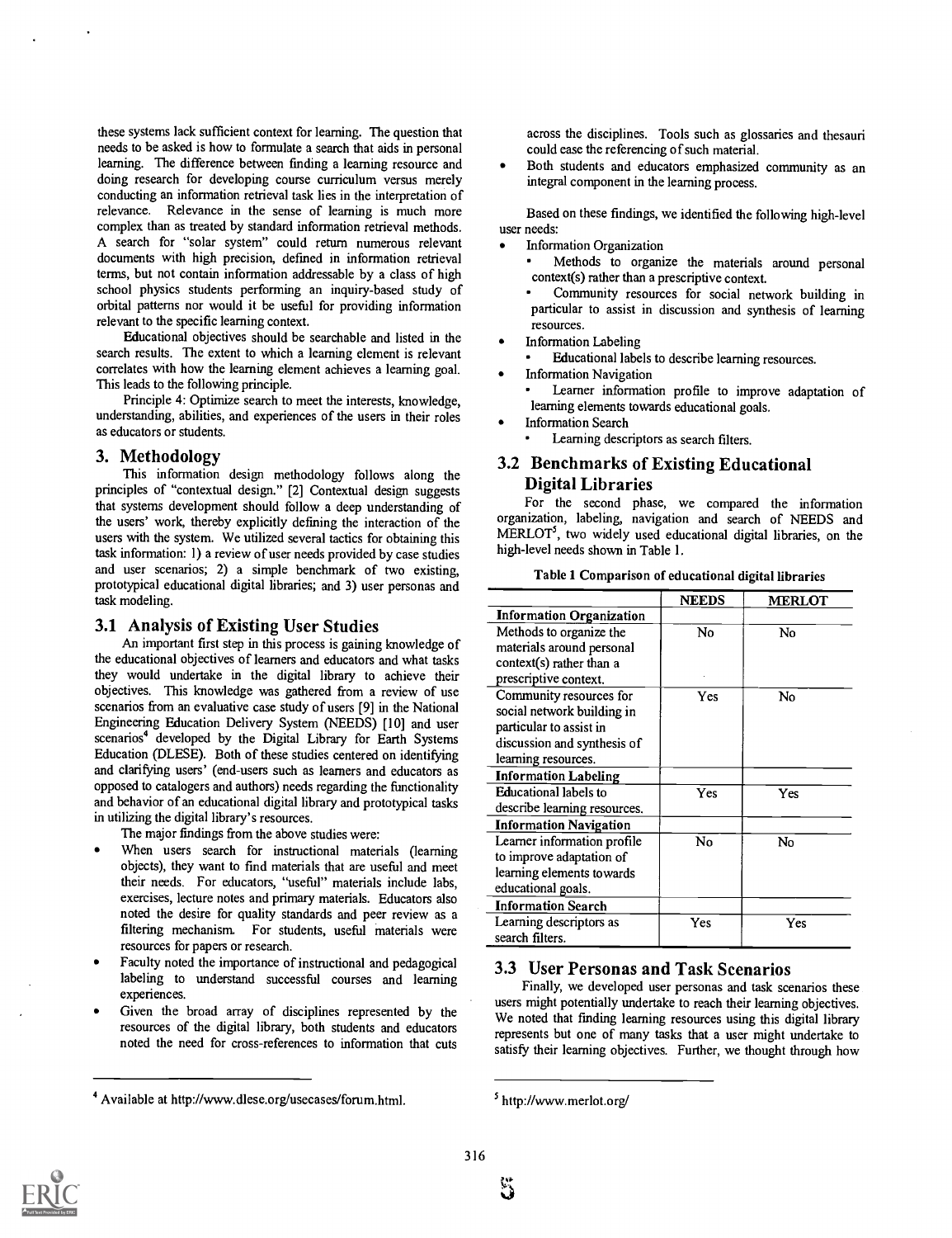the digital library might complement the user's existing learning environment rather than supplant it with a virtual learning environment. That is, the digital library should enhance overall learner and educator productivity rather than enhance just the ability to search and retrieve learning resources.

Examples of the user personas are:

- 1) Sally is a 10th-grade student at an inner-city high school. Sally's favorite course is biology and would like to become a doctor or veterinarian.
- 2) Tom has taught general science in junior high for over 10 years and would like to be rejuvenated. He has started to attend professional development workshops where he has been introduced to new pedagogical techniques for teaching science.

Tasks these personas might undertake include: Student:

The student has a homework assignment on "electrons." To complete the assignment, the student begins by browsing through the digital library collection of materials appropriate for K-12 general science and mathematics education on "electron configuration."

A student has just gone on a field trip to an observatory. The student learns about solar winds and their effect on radio transmission. The student is not able to find materials on solar winds and thus posts a question to a "science buddy" about solar winds.

Teacher:

A teacher is preparing a new lesson plan for a general science class. The teacher finds curriculum material. Instead of printing them out, he directs his students to the material online where they can work together on some experiments. An example of this on-line personal collection is shown in Figure 1.

A teacher wants to share her experience using a "mathlet" for plotting equations. The teacher uses the Comments and Reviews feature, shown in Figure 3, to attach a teaching use comment with the learning resource. The comment is sent to the author.

# 4. The Architecture

The primary driver for the information architecture of an education digital library is to facilitate a better way to accommodate the task of retrieving learning objects that can be re-used for learning. A reference information architecture for a SMETE digital library, available for preview at http://www.smete.org/, is presented.

# 4.1 Information Organization

The challenge here is to develop a personal collection or learning portfolio to keep track of materials found, not necessarily for convenience, but rather to assist the learner or educator in conceptualizing the material in a manner conducive to individual learning. Further, the collection can be shared to engage discussion between the user and the author(s) or contributor(s) of the resource as well as with others interested in learning about the same subject matter using the same learning object. The learning portfolio shown in Figure 1 is both a radiant experience and focal point for organizing material. As a secondary purpose, it allows the user to navigate through the space of digital library resources in a concept space that is defmed by the user.

The folder metaphor is just one interface currently under development to assist users in organizing learning resources. Other interfaces, including concept maps [3] in which users create their own concept maps and organize materials according to the map, are currently under consideration.



Figure 1 The My Portfolio service is a radiant experience and focal point for organizing material. The user is able to create a personal conceptual model of learning resources and share that model with others.



6

# BEST COPY AVAILABLE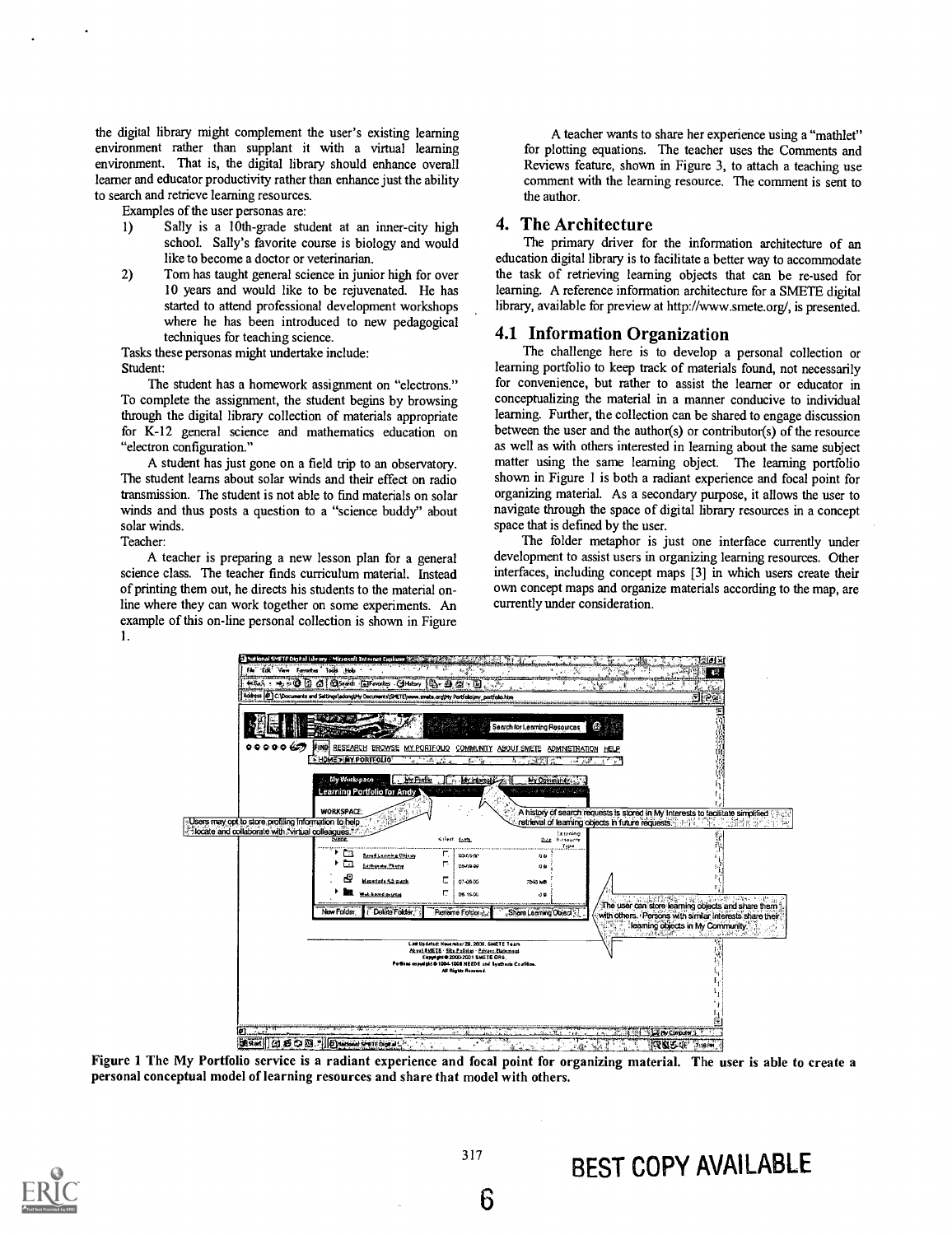

Figure 2 The search results indicate information to help decide if the learning resource would be relevant and useful to learning goals by surfacing educational identifiers. Equally important is Cost, which can restrict access to the resource.

# 4.2 Information Labeling

The key goal in information labeling is supporting the discovery of education resources rather than merely supporting the discovery of resources in general. The search results (Figure 2) surface educational use indicators such as age group, learning resource type and learning context through the use of the IEEE Learning Object Metadata (LOM). [6] While the LOM, and similarly the Dublin Core metadata in the description of educational resources [5], do not currently make semantically identifiable statements about the pedagogical aspects of a learning resource, information indicating how the learning resource can be integrated into a curriculum can be made available through the use of domain-specific 'best practices' vocabulary. In the LOM, the tags

> Educational.LearningResourceType, Educational.TypicalAgeRange and Educational.TypicalLearningTime

offer teaching and learning information that may aid in the discovery, retrieval and eventual use of the learning resource when populated with appropriate controlled vocabulary. That is, by labeling learning resources with information about how they might be used, the labeling supports better learning through better instructional design.

These domain-specific vocabularies for describing the educational use of learning resources are being developed in various communities. The Mathematics Association of America has completed a subject thesaurus for mathematical concepts and the

Eisenhower National Clearinghouse has completed a taxonomy of mathematical concepts for K-12 education. These thesauri are being integrated into the information labeling of this educational digital library.

# 4.3 Information Navigation

Since a learning object normally has several elements and requires instruction about the pedagogy, navigation (Figure 3) is required to guide users towards the adaptation and collection of learning objects associated with different learning goals. Navigation cues to "learning elements" lists the components of the learning object with a brief description of the elements associated with the learning object. Cues to "pedagogy" contain information on how the user might integrate the material into curriculum including references to past successful implementations.

Ad-hoc on-line communities for review and assessment integrated into the search results and learning objects, cross-linked by subject and description keyword(s), guide users towards debating and synthesizing learning materials in collaboration with others. By bringing in these discussions, learners and educators can capture issues and others' conceptual models to develop a shared view of the subject.

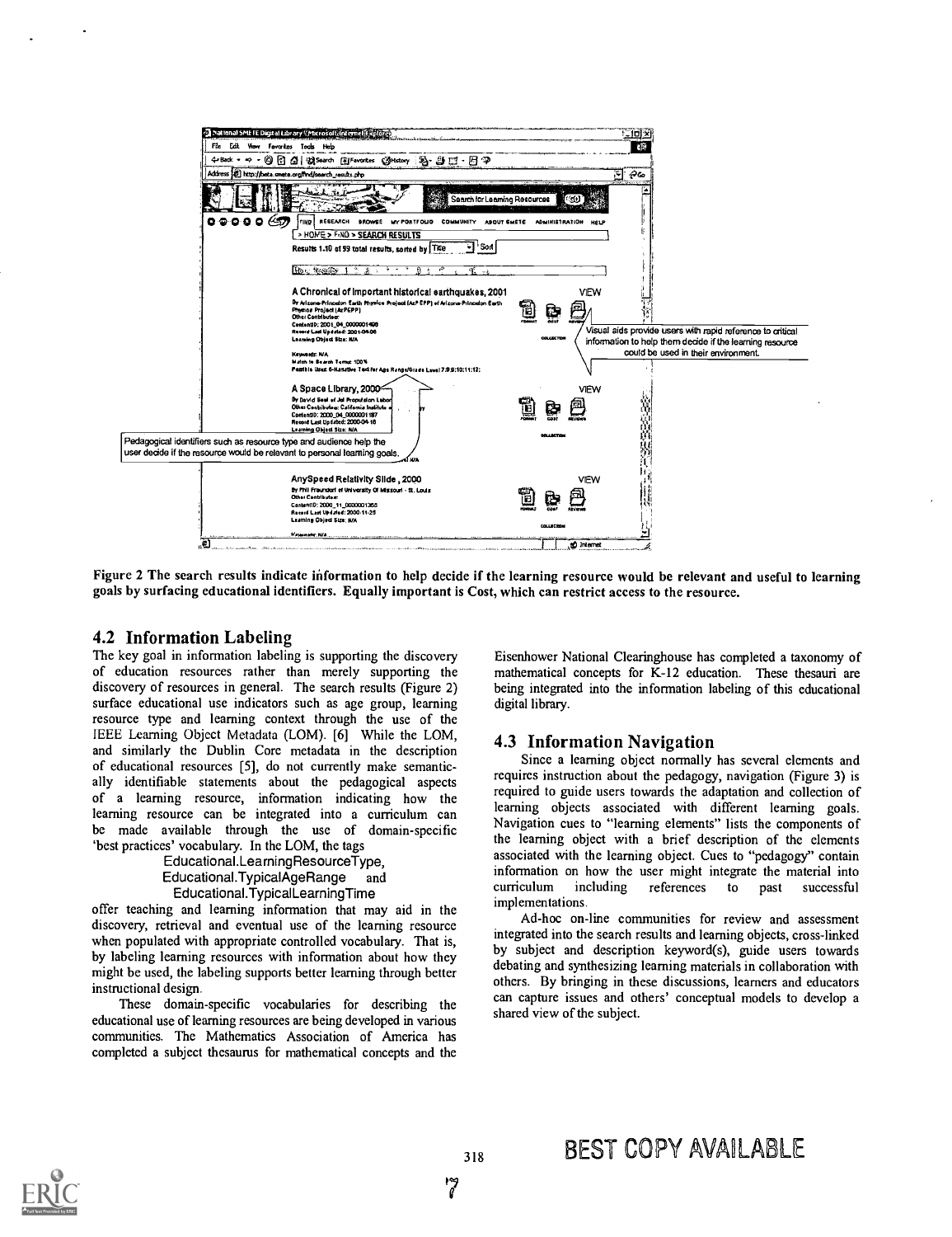

Figure 3 The learning object forms the nucleus of information from which users can learn how to incorporate the learning object, and add comments on their experience with the learning object.

# 4.4 Information Search

One of the important pieces of user feedback regarding the search mechanism of the NEEDS digital library was the confusion between "Search" and "Advanced Search," the former connoting usefulness to novice users of the digital library and the latter to advanced users. Instead, the difference between the two modes of search is really the level of filtering, with "Advanced Search" containing more learning descriptors as search filters. As such, we differentiate the search mechanisms in terms of assisting users find materials with potentially more relevance to their education levels, experience and knowledge.

A more relevant distinction to searching for learning resources is the level of knowledge the user has of the SMET concepts and how those concepts would typically be addressed. That is, an experienced person in a specific subject discipline might use the Find feature to locate a particular learning object whereas a beginning student in the field might utilize the Browse feature to locate learning objects within a more general subject category familiar to the student.

In the "Find" mode (Figure 4), users apply numerous learning descriptors to direct the search engine towards particular learning object(s). A typical "Find" search might be, "Find the courseware titled 'Interactive Frog Dissection." In "Research" mode, users conduct a broad search using subject headings, with the option of filtering the results by a set of learning descriptors. The "Research" mode also offers the capability to view courseware within a collection by subject headings, such as all "civil engineering" courseware from the "NEEDS" collection. In "Browse" mode, users conduct high-level subject searches unconstrained, necessarily, by any learning descriptors. Hierarchical browsing through subject keywords, visual browsing through an image database of multimedia learning elements, and browsing by teaching method assists the user in conceptualizing at a high level the type of resources available in the digital library. It is expected that users unfamiliar with a subject area would begin by browsing, eventually using some of the navigational aids and information labeling to inform more directed "Find" or "Research" to locate specific learning objects.

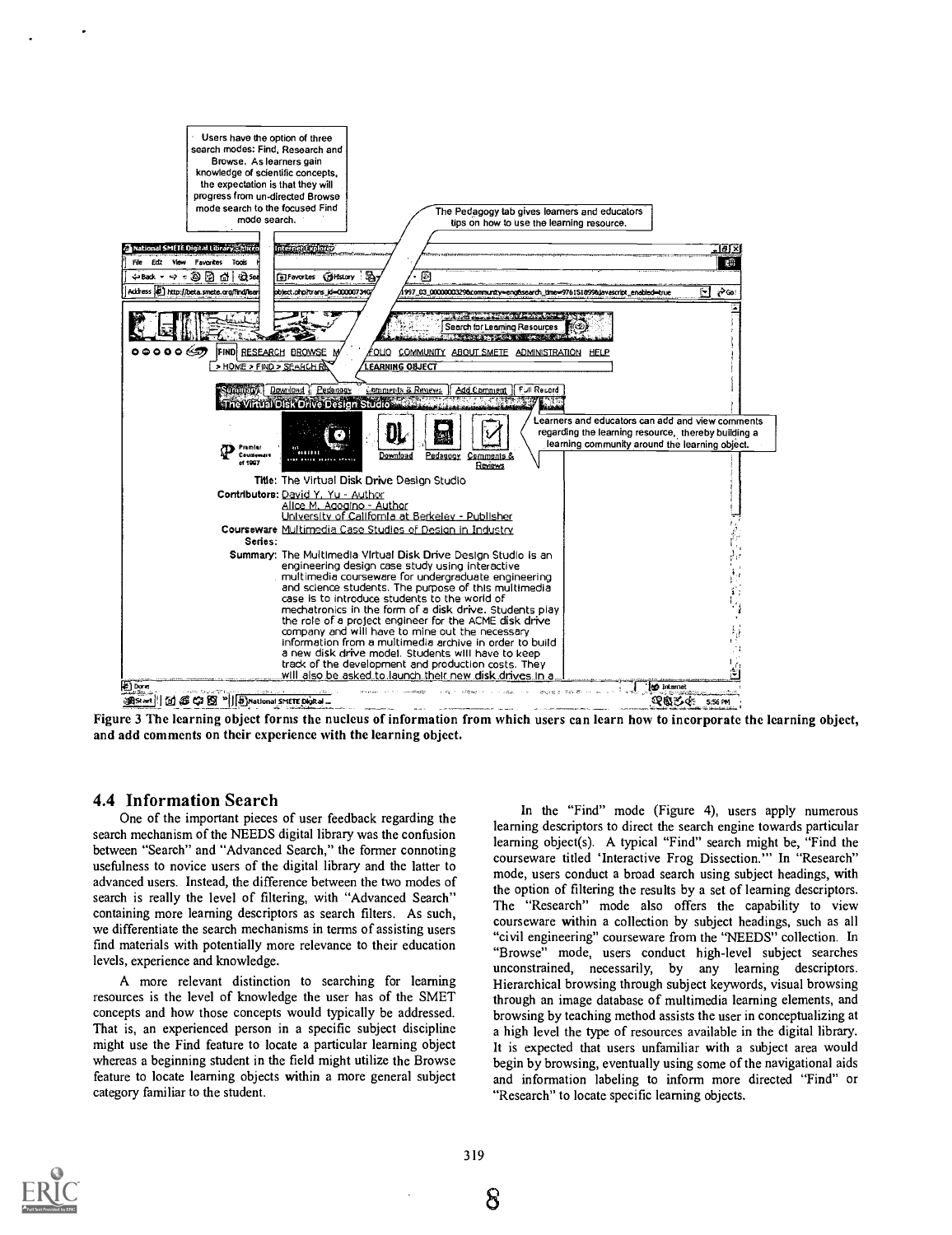

Figure 4 The Find page incorporates educational filters based on the IEEE Learning Object Metadata standard. These filters permit users to direct the search engine towards more relevant resources depending upon their educational needs.

# 5. Conclusions

The objective of this implementation paper was to investigate the support of learning through the resources of a digital library and then translate those needs to the design of an information architecture for an educational digital library. By focusing on the learning objectives of educational users, rather than how to enable a particular user interface or learning technology, the study establishes principles on how to introduce features that focus the digital library on its educational goals. By understanding the motivations that lead individual educators and learners to utilize the resources of an education digital library, we were able to obtain knowledge of how a larger population of learners and educators would use the digital library. The information architecture principles present guidelines on how to design an education digital library that better satisfies the information processing tasks associated with learning, particularly inquiry-based learning. These principles enabled the design of a digital library for networked information discovery and retrieval with education being the objective, a primary distinction from information retrieval in general.

Currently under parallel development is an Instructional Architect<sup>6</sup>, an integrated Web-based development environment in which learning objects can be assembled into instruction with a method for enabling the spontaneous formation of new communities of users based on shared interests. Users may search for learning objects using the digital library presented in this paper and download them into the Instructional Architect system.

Assessment studies are currently being conducted on a leaduser group. The evaluation plan for the information architecture is organized loosely around three types of evaluation methods:

- Assessment of user needs
- Formative assessment focused on improving services and features
- Short and long term impacts of the digital library on the SMET educational community including students

In this early stage of development, we are focusing our evaluation efforts on identifying user needs in order to ensure that the library design reflects those needs. The needs assessments have been instrumental in the design of our site and are essential to developing an accessible library that does not exacerbate the growing digital divide. To better understand the needs of our diverse community of users we conducted in person focus groups and, this year, will implement on-line focus groups. We also continue to survey our registered users on a regular basis as well specified samples within the larger population. **as** Our next steps will center on implementing user studies of various users (e.g., students, faculty, K-12 teachers) interacting with the site. Here we will implement observation studies of users as well as coordinated surveys of users.

Questions guiding the user studies include:

- Do the users interact with the site as designed?
- Are the users satisfied with the site? Do they find it easy to navigate? Do users find useful materials? What hinders their use of the site?
- Do users prefer particular aspects of the interface design?

To examine the short and long term impacts, we will conduct more in-depth studies that focus on the expected outcomes associated with our goals. These studies will include tracking usage statistics and patterns across, between and among specific user communities as well as for the library as a whole. Metrics



9

 $<sup>6</sup>$  http://ia.usu.edu/</sup>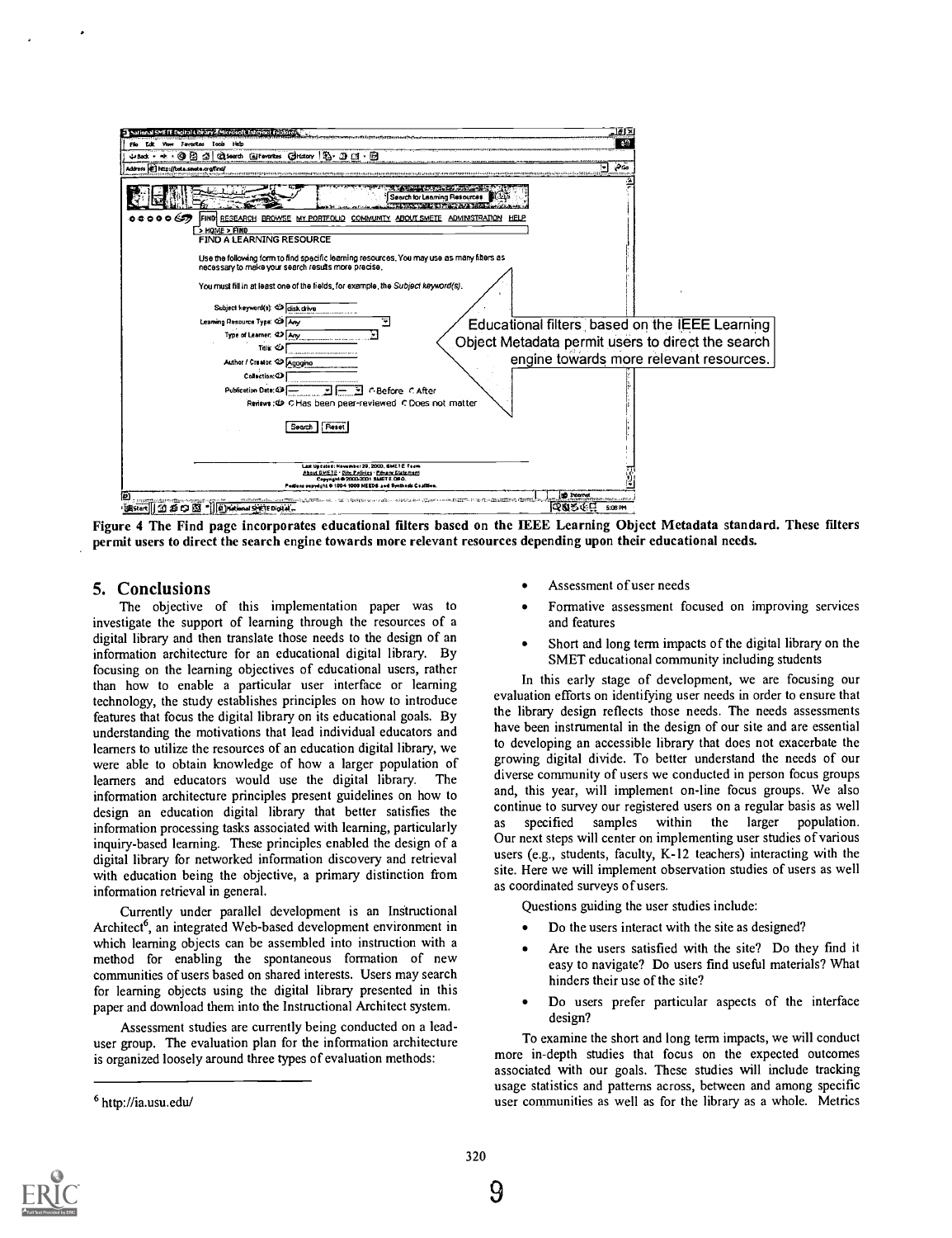associated with expected outcomes for teachers, students and in some cases courses, curricula and schools may be examined. Particular attention will be focused on the impact on student learning. Studying the immediate and long-term impact of the library is a complex project requiring expertise from various different disciplines. Collection of use data is currently underway, and planning has begun with regards to long-term studies.

The primary impact the digital library may have on teaching and learning is to actively engage the participants in the creation of shared conceptual understanding of science, mathematics, engineering and technology as an integrated study. By giving teachers and students access to learning resources across disciplines with the flexibility to incorporate them into their own personal educational goals, the digital library creates new learning opportunities for students and new ways to present materials for teachers.

#### 6. References

- [1] Atkinson, R. C., and Shiffrin, R. M., "Human memory: Atkinson, K. C., and Smith, K. M., Framan memory.<br>A proposed system and its control processes," In Spence, K. W., and Spence, J. T. (Eds.), The Psychology of Learning and Motivation, 1968, pp. 90- 191, Academic Press.
- [2] Beyer, Hugh and Holtzblatt, Karen, "Contextual Design," Interactions, February 1999, 30-42.
- Chen, H.C., Houston, A.L., Sewell, R.R., and Schatz, [3] B.R., "Internet browsing and searching: User evaluations of category map and concept space techniques," Journal Of The American Society For Information Science, 49(7), 1998, 582-603.
- [4] Chu, Larry F., and Chan, Bryan K., "Evolution of web site design: implications for medical education on the internet," Computers in Biology and Medicine, 28, 1998, 459-472.
- [5] Dublin Core Metadata Initiative Education Working Ack! Group, http://dublincore.org/groups/education/.
- [6] IEEE Learning Technologies Standards Committee Learning Object Metadata base document available at http://ltsc.ieee.org/doc/wg12/L0Mdoc2\_4.doc.
- [7] Klahr, David and Kotovsky, Kenneth, (Eds.),  $Complex$  the in Information Processing: The Impact of Herbert A.

Simon, Lawrence Erlbaum Associates, Hillsdale, New Jersey, 1989.

- [8] Larochelle, Nadine Bednarz, Bednarz, Nadine and Garrison, Jim, (Eds.), Constructivism and education, Cambridge, U.K., Cambridge University Press, 1998.
- Flora, "Preliminary Findings from 'Science, Mathematics, Engineering, and Technology Education' User Study Focus Groups." http://www.needs.org/engineering/info/papers/focusgr oup599/focusgroup599.pdf. [9] McMartin.
- [10] Muramatsu, Brandon, and Agogino, Alice, "The National Engineering Education Delivery System: A Digital Library for Engineering Education," D-Lib Magazine, April 1999, Vol. 5, Issue 4, ISSN: 1082- 9873.
- [11] Report of the SMETE Library Workshop, National Foundation, July 21-23, 1998, http://www.dlib.org/smete/public/report.html.
- [12] Schaverien, L and Cosgrove, M., "A biological basis for generative learning in technology-and-science Part I: A theory of learning," International Journal of Science Education, December 1999, 21(12), 1223-1235.
- [13] Simon, H. A. and Feigenbaum, E. A., "An information-processing theory of some effects of similarity, familiarization, meaningfulness in verbal learning," Journal of Verbal Learning and Verbal Behavior, 3, 1964, 385-396.
- [14] Wurman, Richard Saul, Information Anxiety, New York, Doubleday, 1989.

#### Acknowledgements

The National Science Foundation funded this research work under Grant #DUE-0085878 and program solicitation DUE #00- 44 for the National SMETE Digital Library Program. The authors would like to acknowledge the members of the SMETE.ORG Alliance for their invaluable feedback during the development of the information architecture. This research is part of an ongoing collaboration to build a National SMETE Digital Library at www.smete.org.